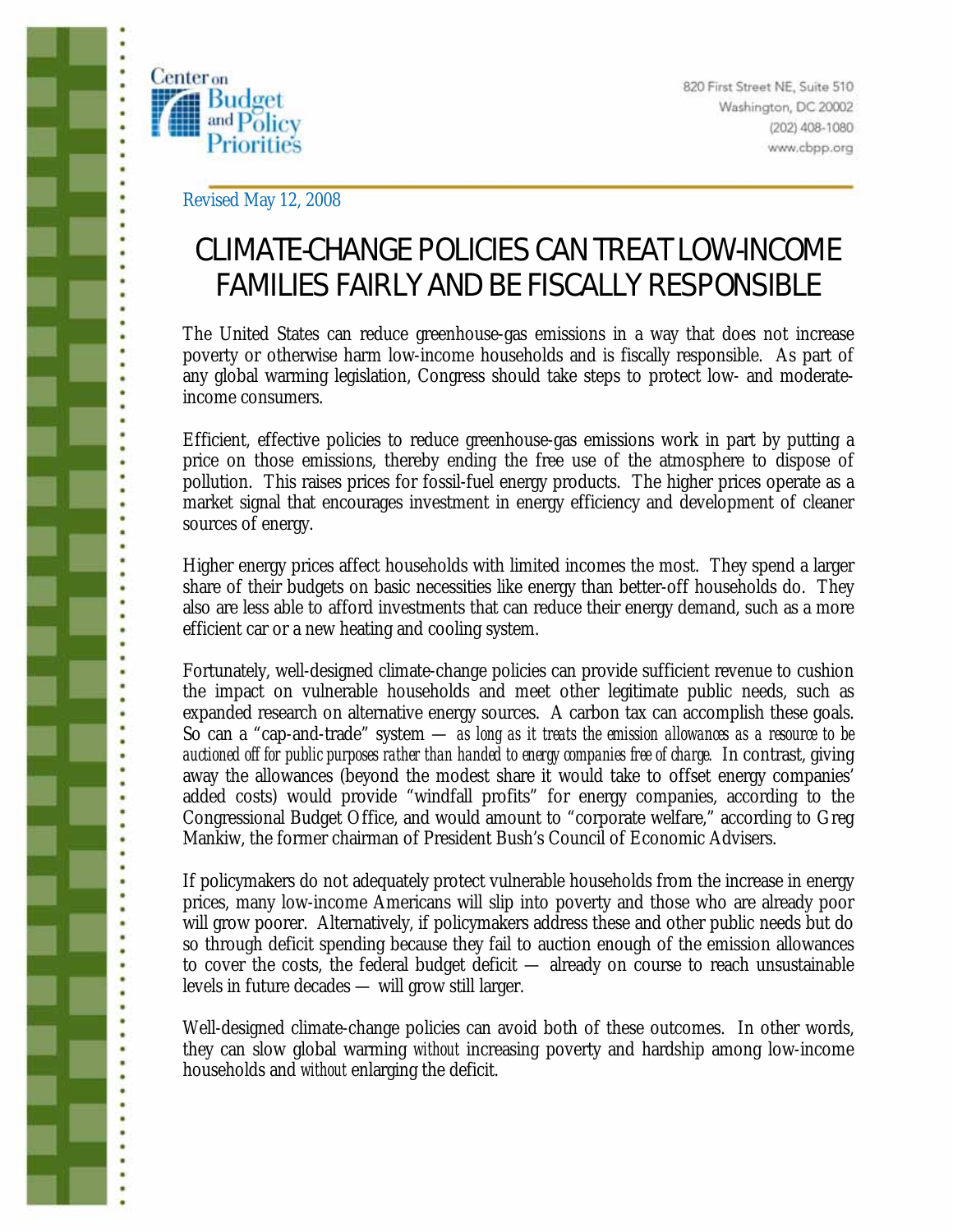| <b>FIGURE 1</b>                                                            |                                                                                                                                                |
|----------------------------------------------------------------------------|------------------------------------------------------------------------------------------------------------------------------------------------|
| Four Key Numbers on Climate Policy,<br>Low-Income Families, and the Budget |                                                                                                                                                |
| \$750 per year                                                             | Average increase in energy-related costs<br>for the poorest fifth of the population<br>from a modest (15 percent) emissions<br>reduction       |
| \$50-300 billion per year                                                  | Resources potentially generated by<br>climate policies to help low-income<br>consumers and address other climate-<br>related needs             |
| Approx. 14%                                                                | Share of those resources needed to fully<br>offset the increased energy-related costs<br>faced by low-income consumers                         |
| Less than 15%                                                              | Share of those resources needed to fully<br>compensate energy companies (and<br>other companies) for losses resulting<br>from climate policies |

# Protecting Those Most Vulnerable to Rising Energy Prices

Effective climate-change policies (whether a cap-and-trade system or a carbon tax) put a price on dumping greenhouse gases into the atmosphere. Cap-and-trade policies directly limit the amount of carbon dioxide and other global-warming pollutants that power plants, factories, vehicles, and other sources may put into the air. Carbon taxes limit that pollution indirectly by placing a price on each ton of emissions.

Both methods encourage energy efficiency and alternative energy sources. Both also raise the costs of a wide array of products and services, from gasoline and electricity to food, mass transit, and other products or services with significant energy inputs.

That will pose special challenges for low- and moderate-income families, who pay a larger share of their budgets for energy-related costs than higher-income families.

### **For Low-Income Families, Added Costs Could Total \$750 a Year**

Poor and near-poor families will face the biggest challenges. Unless climate-change legislation includes adequate measures to shield low-income families, even a modest 15 percent reduction in greenhouse-gas emissions would impose an estimated \$750 a year in added costs, on average, on a family in the bottom 20 percent of the income spectrum.<sup>i</sup> These households have average incomes only modestly over \$13,000.

Moreover, those added costs would grow over time as the emissions-control targets become stricter. Most climate-change bills before Congress would phase in increasingly aggressive targets over a number of years, a step that most environmental policy experts believe is necessary.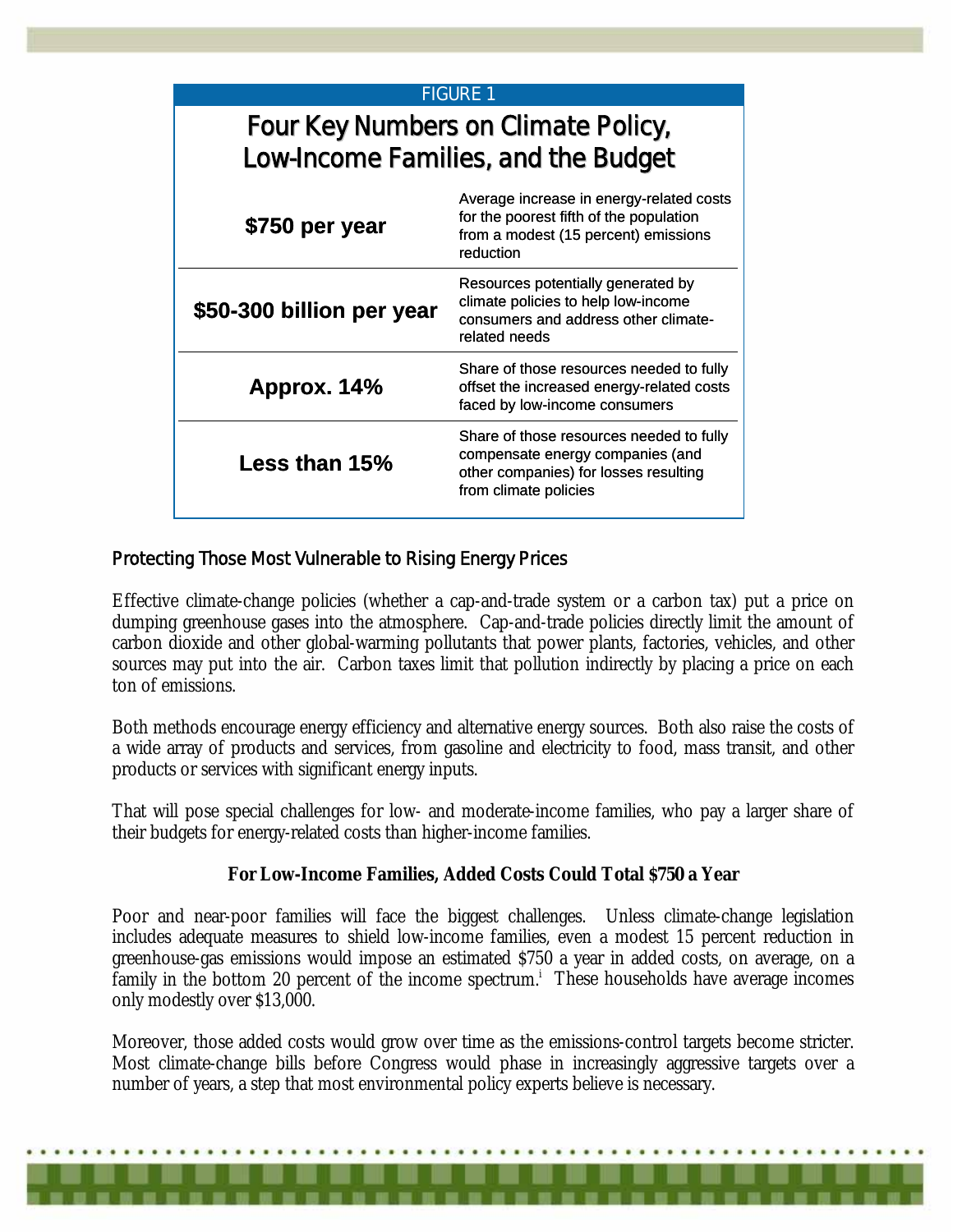Climate-change initiatives will also create other important needs, including basic research on alternative energy sources and assisting workers and communities that depend on the coal industry and other industries most affected by the shift to a less carbon-intensive economy. There is also interest in initiatives to train low-income workers for "green jobs" that promote energy efficiency.

In addition, the increase in prices for energy and energy-related products will drive up costs to the federal, state, and local governments of providing many important services and benefits (for instance, the Defense Department is the nation's single largest consumer of energy). Congress should offset those effects in order to avoid reductions in services or benefits, higher taxes, or an increase in already unsustainable federal budget deficits.

#### Raising the Needed Revenues

Effective climate-change policies can generate enough revenue to address these needs (see Figure 2). Under a cap-and-trade system, the revenues would come from the federal government's auctioning the allowances that energy producers must hold to cover emissions that result from burning fossil fuels.

A cap-and-trade system could eventually generate \$50 billion to \$300 billion a year, depending on its design and the stringency of the caps, according to the nonpartisan Congressional Budget Office (CBO). (A carbon tax that reduced greenhouse-gas emissions by comparable amounts would raise comparable amounts of revenue.)



This is certainly sufficient money to: offset the effect of higher energy prices on vulnerable households; offset the effects of those price increases on federal, state, and local government budgets; assist the industries, workers, and communities affected by climate-change policies; and address other legitimate claims, such as promoting basic research on alternative energy sources.

But these resources won't be available if the government gives away a large percentage of the emission allowances to energy producers *free of charge.* This is a serious risk. Many current capand-trade proposals, based in part on misconceptions about how a cap-and-trade system operates (see box), would do just that.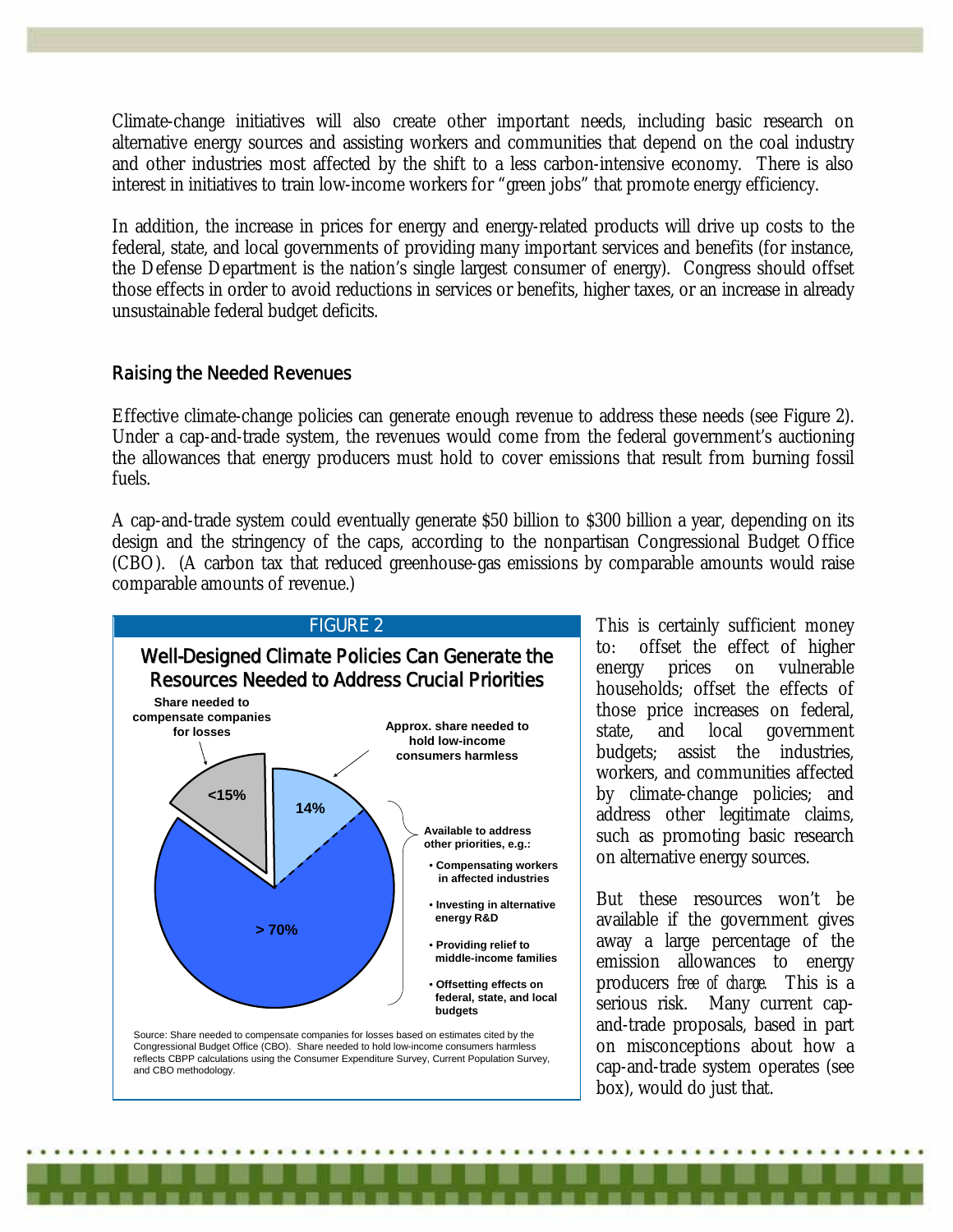## Arguments for Giving Away Emission Allowances Don't Hold Up

The argument for giving away a large share of emission allowances for free, rather than auctioning them off, rests on two myths:

**Myth #1: Energy prices won't rise if we give away the emission allowances.** To the contrary, the law of supply and demand explains why energy prices *will* rise — and by the same amount — whether energy companies have to buy allowances or get them for free. A cap on emissions will limit the amount of energy produced from fossil fuels. Regardless of whether the government gives away or sells the allowances, the supply of fossil-fuel energy will be restricted, and prices will rise to bring supply and demand back into line — just as the price of bananas would rise if there were a banana shortage. Either way, energy companies will be able to charge what the market will bear and to sell their products at the higher price.\* This is why CBO has emphasized that energy companies will reap multi-billion-dollar windfall profits if they receive many of the allowances free of charge.

**Myth #2: Energy producers need most of the emission allowances to compensate for their**  losses. Greenhouse-gas restrictions will affect energy companies' profits and stock-market value by lowering the overall demand for their products. But CBO estimates that, on the whole, *companies' net losses would amount to less than 15 percent of the total value of the emission allowances.* Thus, giving energy producers more than 15 percent of the allowances would over-compensate them for their potential losses and give them windfall profits. Those windfall profits, in turn, would be highly regressive, boosting incomes among the (mostly high-income) shareholders of energy companies, even as lower-income households struggle to cope with higher energy bills.

\_\_\_\_\_\_\_\_\_\_\_\_\_\_\_\_\_\_\_\_\_\_\_\_  $*$ A partial exception exists where states still regulate electricity rates. There the state regulators may  $-$  or may not  $$ disallow rate increases if the power company gets the allowances for free. Where regulators do disallow rate increases, however, the market signal for cleaner energy would be short-circuited.

## Principles for Designing Assistance to Low-Income Consumers

Policymakers need to reserve only an estimated *14 percent* of the total value of the emission allowances under a cap-and-trade system to protect low-income households from the effects of higher energyrelated costs.

The Center on Budget and Policy Priorities has developed a proposal to provide "climate rebates" to low-income households in a way that would be effective and efficient, following these four basic principles:

• *Protect the most vulnerable households.* For households in the bottom fifth of the income spectrum, climate rebates should fully offset the average impact of higher energy-related costs resulting from climate-change legislation. No climate-change legislation should make poor families poorer or push more people into poverty.